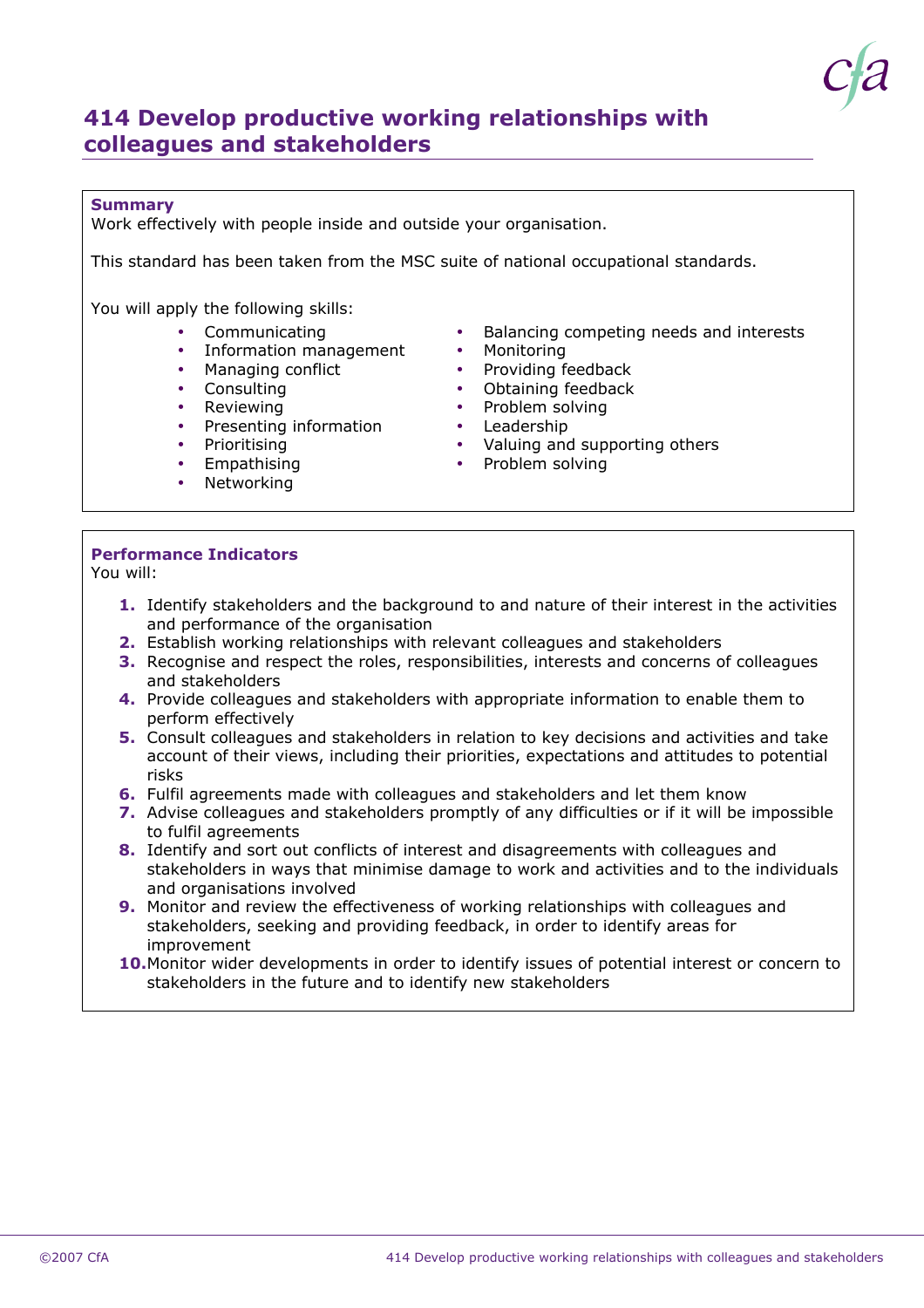

## **Behaviours**

- **1.** You present information clearly, concisely, accurately and in ways that promote understanding
- **2.** You show respect for the views and actions of others
- **3.** You seek to understand people's needs and motivations
- You comply with and ensure others comply with legal requirements, industry **4.** regulations, organisational policies and professional codes
- **5.** You create a sense of common purpose
- **6.** You work towards win-win solutions
- **7.** You show sensitivity to internal and external politics that impact on your area of work
- **8.** You keep promises and honour commitments
- **9.** You consider the impact of your own actions on others
- **10.** You use communication styles that are appropriate to different people and situations
- **11.** You work to develop an atmosphere of professionalism and mutual support

#### **Knowledge**

You will know:

#### **General knowledge and understanding**

- **1.** The benefits of developing productive working relationships with colleagues and stakeholders
- The different types of stakeholder and key principles which underpin the 'stakeholder' **2.** concept
- **3.** How to identify your organisation's stakeholders, including background information and the nature of their interest in your organisation
- The principles of effective communication and how to apply them in order to **4.** communicate effectively with colleagues and stakeholders
- Why it is important to recognise and respect the roles, responsibilities, interests and **5.** concerns of colleagues and stakeholders
- **6.** How to identify and meet the information needs of colleagues and stakeholders
- What information it is appropriate to provide to colleagues and stakeholders and the **7.** factors that need to be taken into consideration
- **8.** How to consult with colleagues and stakeholders in relation to key decisions and activities
- The importance of taking account, and being seen to take account, of the views of **9.** colleagues and stakeholders, particularly in relation to their priorities, expectations and attitudes to potential risks
- **10.** Why communication with colleagues and stakeholders on fulfilment of agreements or any problems affecting or preventing fulfilment is important
- **11.** How to identify conflicts of interest with colleagues and stakeholders and the techniques that can be used to manage or remove them
- **12.** How to identify disagreements with colleagues and stakeholders and the techniques for sorting them out
- **13.** The damage which conflicts of interest and disagreements with colleagues and stakeholders can cause to individuals and organisations
- **14.** How to take account of diversity issues when developing working relationships with colleagues and stakeholders